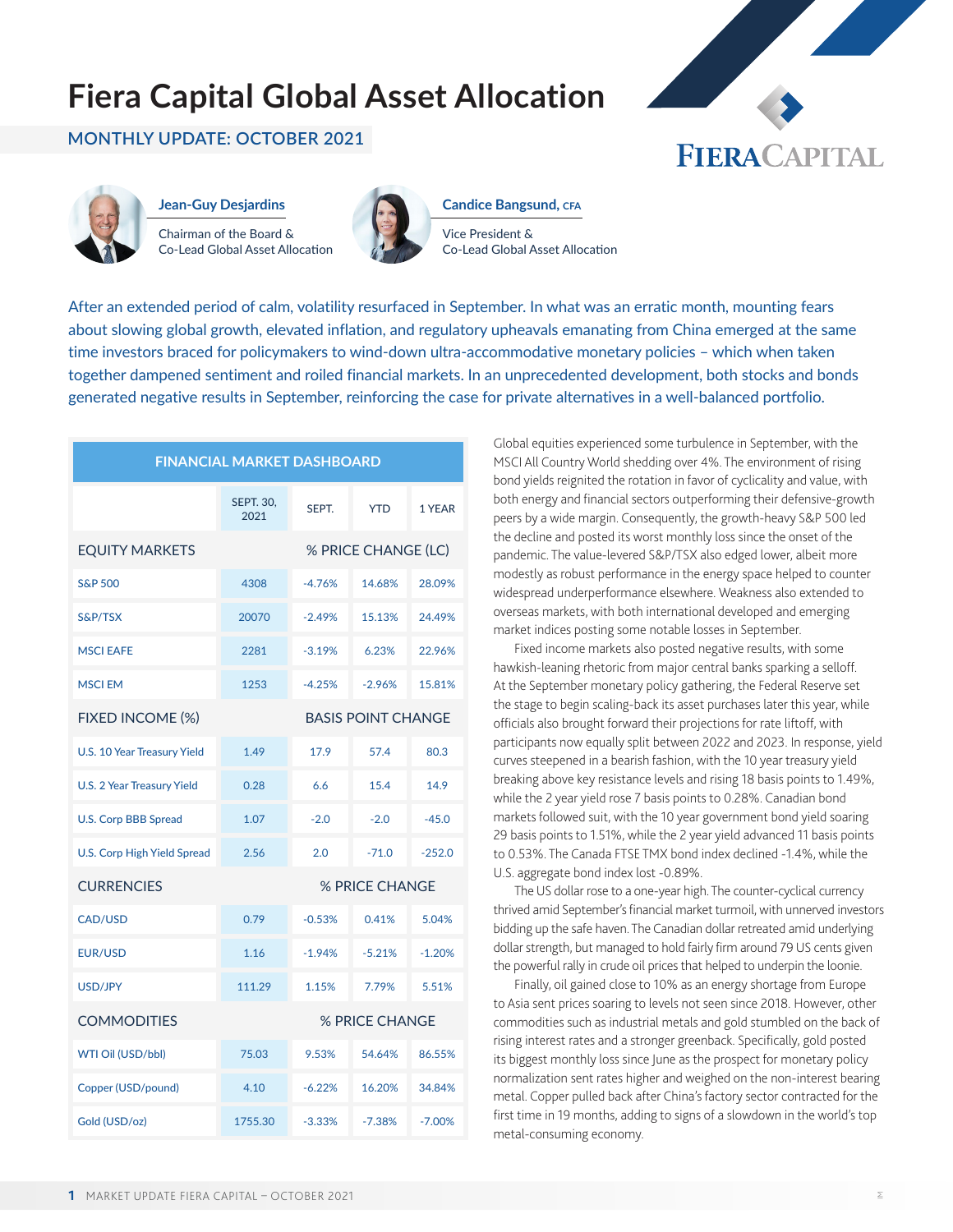# **Economic Overview**

#### **CANADA**

The Canadian economy contracted 0.1% m/m in July, better than the preliminary estimate that called for a 0.4% drop. Weakness was primarily a result of developments in the goods-producing space, with agricultural output slumping due to the heat wave in Western Canada. Further declines were reported in manufacturing and construction. By contrast, services-producing industries advanced as coronavirus restrictions were eased, with accommodation and food services output surging by a massive 13% m/m - while arts, entertainment, and recreation GDP jumped by 8.1% m/m. Early indications suggest that the economy showed more signs of life in August, with the Statistics Canada estimate showing a healthy 0.7% rebound. Despite the smaller-than-expected decline in GDP in July and the solid preliminary estimate for August, third quarter GDP growth still looks to be much weaker than the Bank of Canada had predicted, which limits the risk of a hawkish policy turn in the near future.

#### UNITED STATES

After reaching peak growth in the second quarter, the U.S. economy lost some steam throughout the third quarter amid the rapidly spreading Delta variant, a fading fiscal impulse, and lingering capital and labor supply constraints. According to the Markit purchasing manager indices (PMI) for September, activity cooled across both the factory and services space. The slowdown was led by the high-touch services sector, while factories continued their struggle to source enough supplies and labor to meet pent-up demand. Ultimately, many of these headwinds should prove fleeting and the post-pandemic recovery should resume uninterrupted at a strong and above-trend pace. Labor supply should increase and material shortages should ease as COVID-19 infection rates decline, while the services sector should benefit from a normalization of activity once the health threat subsides. Consequently, this constructive outlook saw the Federal Reserve set the stage for a scaling-back of its asset purchases later this year.

#### EMERGING

The Chinese slowdown intensified, with sporadic COVID outbreaks and localized lockdowns stifling consumption, while supply disruptions and pollution-curtailing environmental policies have curbed factory production. Both industrial production and retail sales softened in August, extending July's weakness. The moderation has been exacerbated by the profound shift in China's socio-political and economic priorities engendered by President Xi Jinping's goal of "common prosperity", with sweeping regulatory reforms and lingering uncertainty around the implementation of these policies weighing on an economy that's already slowing. The September purchasing manager indices (PMI) corroborated this narrative. Activity in the factory sector contracted for the first time since the pandemic began in the latest sign of deceleration, though the services PMI bounced back into expansion terrain after stringent mobility restrictions that hit domestic travel and consumer activities were lifted in September. Still, China's "zero tolerance" COVID policy suggests that risks of further localised lockdowns impacting sentiment remains high.







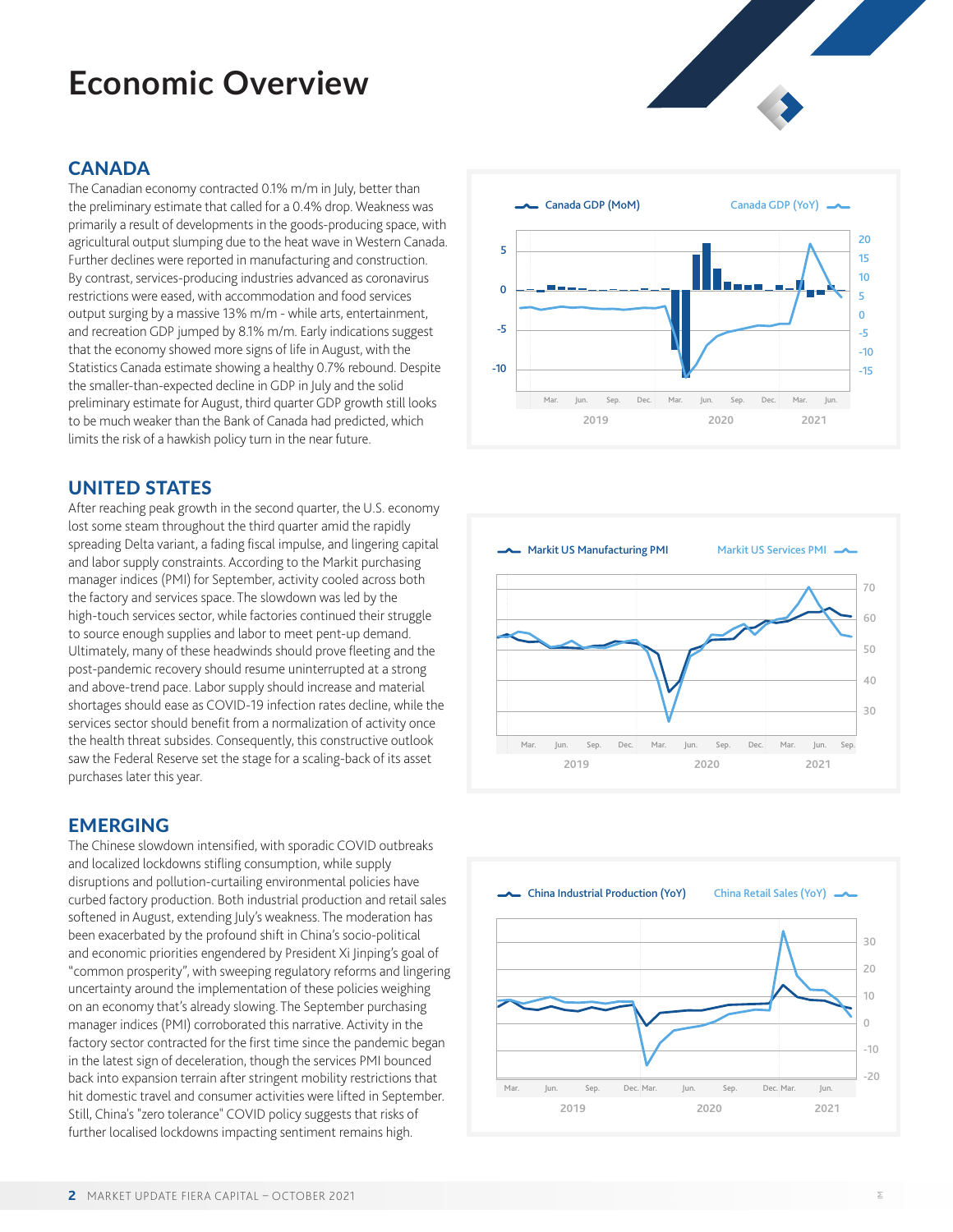### **Economic Scenarios**

Our base case scenario calls for the global economic recovery to extend at an above-trend pace over the next 12 to 18 months, without the fear of a premature monetary policy tightening event. The successful rollout of several safe and effective vaccines and/or treatments ultimately accelerates the return to economic normality. As the wider population gets inoculated and as virus trends improve, both isolationism and social distancing measures abate and sentiment improves drastically. Restrictions are relaxed and the reopening progresses across the larger economy. In response, economic activity snaps back dramatically as pent-up demand is unleashed, particularly given that savings remain extraordinarily elevated across the globe, which amplifies the nascent recovery. Meanwhile, inflation expectations remain well-anchored, which allows policymakers to look through the post-pandemic surge in inflationary pressures and extend their highlyaccommodative monetary policy stance. While central bank asset purchases are indeed set to be scaled-down through 2022, the bar for interest rate increases remains higher over this 12-18 month timeframe. Nevertheless, both the Federal Reserve and the Bank of Canada begin the gradual rate normalization process by mid-2023 given that their respective economies will be operating at full potential and output gaps will be closed. Still, the policy transition from extremely stimulative towards a neutral stance occurs progressively over several years, extending the longevity and visibility of the economic cycle.

**Main Scenario | Reflationary Recovery Probability 50%** Probability 50%

#### **Scenario 2** | Stagflation

A growing risk to our base case scenario is that the world economy turns stagflationary in nature, a toxic combination of slowing global growth and accelerating prices. The "Stagflation" scenario assumes that inflationary pressures shift persistently higher and de-anchors inflation expectations, with global economic prospects subsiding amid the fallout. Specifically, the near-term spike in pricing pressures proves more enduring than expected, and lasts long enough to become embedded in inflation expectations. Supply-chain dislocations take longer to correct, while shortages and subdued participation in the labour force become more long-lasting given lingering health-related fears of returning to work, the structural shift in demographics (ageing populations), or skills mismatches in the post-pandemic reality. The subsequent rise in input costs and the rapid buildup in wages cuts into the profitability of corporations, consumers struggle to maintain their purchasing power, and inflation expectations become de-anchored. In response, policymakers abandon their perceived tolerance for higher inflation and act aggressively to stem the inflationary spiral. This assertive and hawkish-leaning policy adjustment sparks a moderation in global growth to well-below potential levels. The stagnation in global growth occurs concurrently with an acceleration in inflation and tighter monetary policy, creating a tumultuous financial market landscape whereby both equities and bonds experience declines amid a marked deterioration in the macroeconomic landscape.

#### **Scenario 3** | Economic Relapse

Another wildcard continues to be the emergence of highly-transmissible Covid-19 variants that have become the dominant strain across much of the globe. Failure to keep the pandemic under control risks a more protracted period of restrictions that delays the return to normal and jeopardizes the imminent recovery. At the same time, vaccine hesitancy in some parts of the world has created a hurdle to reaching herd immunity and fully eradicating Covid-19. As it takes longer to gain control over the propagation of the virus, mitigation efforts from governments and social distancing behaviours linger-on and health fears prompt some reluctance from consumers and businesses to re-engage fully. Meanwhile, the global economy takes longer to reopen fully, while confinement measures are reinstated and fuel a steep contraction in growth. However, the silver lining is that the fragile state of the economy and stubbornly-elevated unemployment ensures that monetary and fiscal policy remain expansionary, which helps to alleviate any permanent damage in this calamitous risk-off scenario.





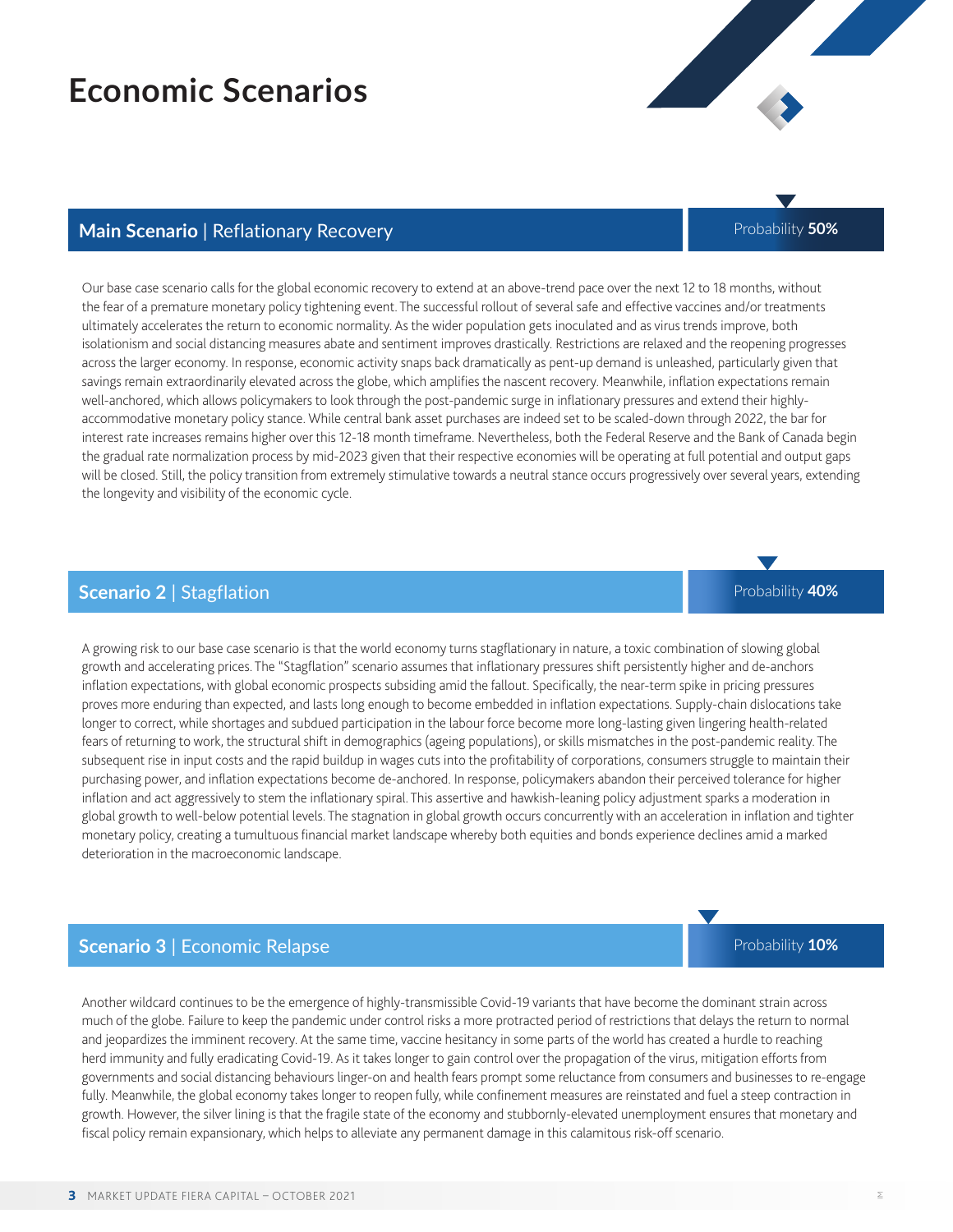### **Forecasts for the Next 12-18 Months**



| <b>SCENARIOS</b>                     | SEPTEMBER 30,<br>2021 | <b>REFLATIONARY</b><br><b>RECOVERY</b> | <b>STAGFLATION</b> | <b>ECONOMIC</b><br><b>RELAPSE</b> |  |  |
|--------------------------------------|-----------------------|----------------------------------------|--------------------|-----------------------------------|--|--|
| <b>PROBABILITY</b>                   |                       | 50%                                    | 40%                | 10%                               |  |  |
| GDP GROWTH 2021                      |                       |                                        |                    |                                   |  |  |
| Global                               | 5.90%                 | 6.00%                                  | 5.00%              | $-4.50%$                          |  |  |
| Canada                               | 5.20%                 | 6.00%                                  | 5.00%              | $-5.00%$                          |  |  |
| <b>U.S.</b>                          | 5.90%                 | 7.00%                                  | 6.00%              | $-3.50%$                          |  |  |
| GDP GROWTH 2022                      |                       |                                        |                    |                                   |  |  |
| Global                               | 4.50%                 | 5.00%                                  | 3.50%              | $-4.50%$                          |  |  |
| Canada                               | 4.00%                 | 3.50%                                  | 1.50%              | $-5.00%$                          |  |  |
| <b>U.S.</b>                          | 4.10%                 | 4.50%                                  | 1.50%              | $-3.50%$                          |  |  |
| <b>INFLATION (HEADLINE Y/Y)</b>      |                       |                                        |                    |                                   |  |  |
| Canada                               | 4.10%                 | 4.00%                                  | 3.50%              | 0.50%                             |  |  |
| <b>U.S.</b>                          | 5.30%                 | 4.00%                                  | 3.50%              | 0.50%                             |  |  |
| <b>SHORT-TERM RATES</b>              |                       |                                        |                    |                                   |  |  |
| <b>Bank of Canada</b>                | 0.25%                 | 0.25%                                  | 1.25%              | 0.25%                             |  |  |
| <b>Federal Reserve</b>               | 0.25%                 | 0.25%                                  | 1.25%              | 0.25%                             |  |  |
| <b>10-YEAR RATES</b>                 |                       |                                        |                    |                                   |  |  |
| <b>Canada Government</b>             | 1.51%                 | 3.00%                                  | 3.50%              | 0.50%                             |  |  |
| <b>U.S. Government</b>               | 1.49%                 | 3.00%                                  | 3.50%              | 0.50%                             |  |  |
| PROFIT ESTIMATES (12 MONTHS FORWARD) |                       |                                        |                    |                                   |  |  |
| Canada                               | 1300                  | 1250                                   | 1150               | 850                               |  |  |
| <b>U.S.</b>                          | 213                   | 215                                    | 200                | 150                               |  |  |
| <b>EAFE</b>                          | 155                   | 155                                    | 145                | 90                                |  |  |
| <b>EM</b>                            | 95                    | 100                                    | 90                 | 55                                |  |  |
| P/E (FORWARD 12 MONTHS)              |                       |                                        |                    |                                   |  |  |
| Canada                               | 15.4X                 | 17.5X                                  | 16.0X              | 15.0X                             |  |  |
| <b>U.S.</b>                          | 20.2X                 | 20.0X                                  | 19.5X              | 16.0X                             |  |  |
| <b>EAFE</b>                          | 14.7X                 | 15.0X                                  | 14.5X              | 14.0X                             |  |  |
| EM                                   | 13.2X                 | 14.0X                                  | 13.0X              | 12.0X                             |  |  |
| <b>CURRENCIES</b>                    |                       |                                        |                    |                                   |  |  |
| CAD/USD                              | 0.79                  | 0.90                                   | 0.85               | 0.65                              |  |  |
| EUR/USD                              | 1.16                  | 1.25                                   | 1.15               | 1.00                              |  |  |
| USD/JPY                              | 111.29                | 100.00                                 | 105.00             | 110.00                            |  |  |
| <b>COMMODITIES</b>                   |                       |                                        |                    |                                   |  |  |
| Oil (WTI, USD/barrel)                | 75.03                 | 90.00                                  | 75.00              | 35.00                             |  |  |
| Gold (USD/oz)                        | 1755.30               | 1800.00                                | 1900.00            | 2100.00                           |  |  |

Discussions regarding potential future events and their impact on the markets are based solely on historical information and Fiera Capital's estimates and/or opinions, and are provided for<br>illustrative purposes only. Expec investment. Actual returns will vary. Models have limitations and may not be relied upon to make predictions of future performance of any account.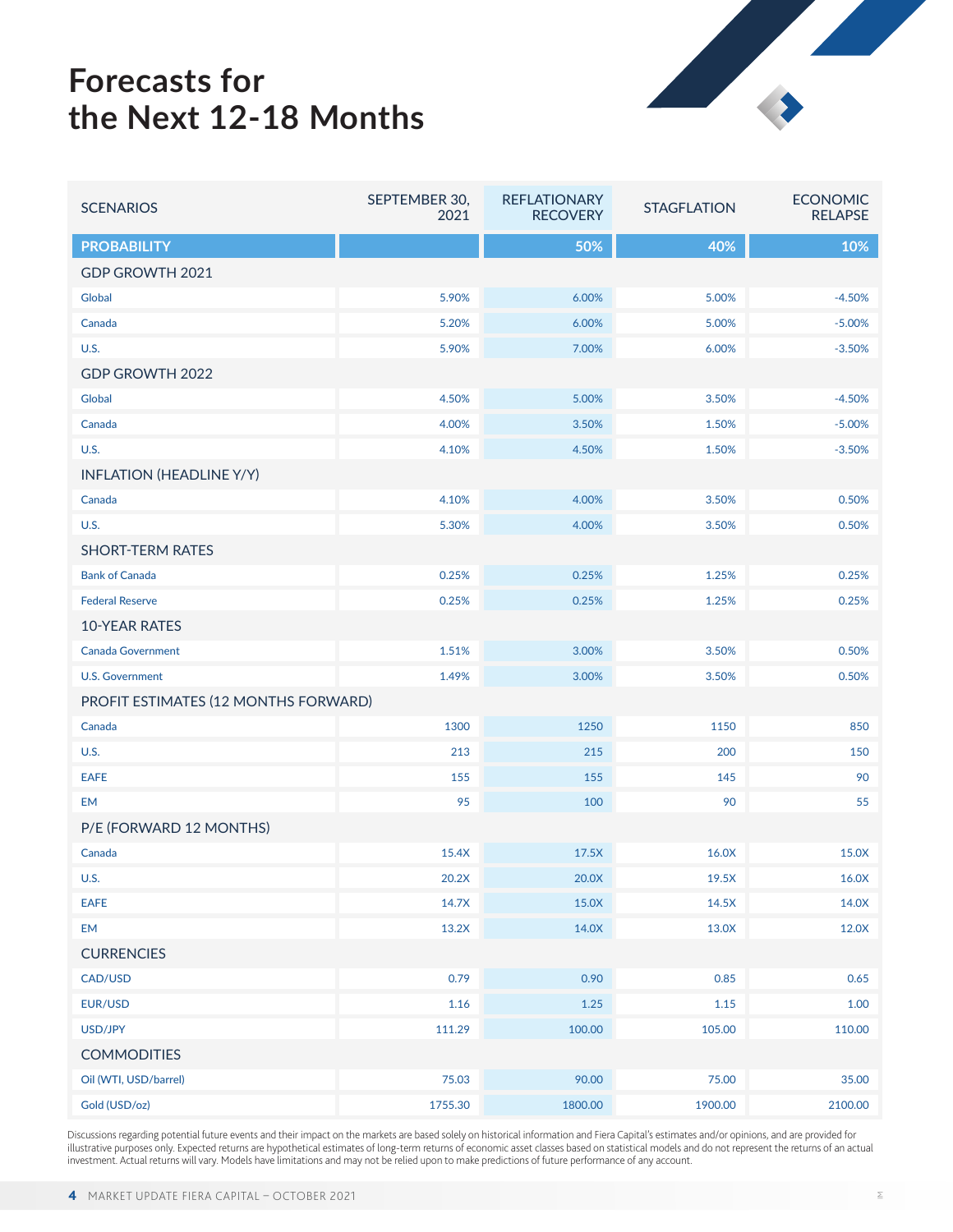## **Portfolio Strategy**



 $\geq$ 

### **Matrix of Expected Returns**

| <b>SCENARIOS</b>                        | <b>REFLATIONARY</b><br><b>RECOVERY</b> | <b>STAGFLATION</b> | <b>ECONOMIC</b><br><b>RELAPSE</b> |  |  |  |
|-----------------------------------------|----------------------------------------|--------------------|-----------------------------------|--|--|--|
| <b>PROBABILITY</b>                      | 50%                                    | 40%                | 10%                               |  |  |  |
| <b>TRADITIONAL INCOME</b>               |                                        |                    |                                   |  |  |  |
| <b>Money Market</b>                     | 0.3%                                   | 0.8%               | 0.3%                              |  |  |  |
| <b>Canadian Bonds</b>                   | $-6.5%$                                | $-8.7%$            | 7.3%                              |  |  |  |
| NON-TRADITIONAL INCOME                  |                                        |                    |                                   |  |  |  |
| <b>Diversified Credit</b>               | 8.0%                                   | 7.0%               | 5.0%                              |  |  |  |
| <b>Diversified Real Estate</b>          | 8.0%                                   | 7.0%               | 4.0%                              |  |  |  |
| Infrastructure                          | 7.5%                                   | 6.5%               | 5.0%                              |  |  |  |
| Agriculture                             | 8.5%                                   | 7.5%               | 6.0%                              |  |  |  |
| <b>TRADITIONAL CAPITAL APPRECIATION</b> |                                        |                    |                                   |  |  |  |
| <b>Canadian Equity Large Cap</b>        | 9.0%                                   | $-8.3%$            | $-36.5%$                          |  |  |  |
| <b>U.S. Equity Large Cap</b>            | $-12.5%$                               | $-16.0%$           | $-32.4%$                          |  |  |  |
| <b>International Equity</b>             | $-10.7%$                               | $-14.5%$           | $-33.0%$                          |  |  |  |
| <b>Emerging Market Equity</b>           | $-2.1%$                                | $-13.4%$           | $-36.1%$                          |  |  |  |
| NON-TRADITIONAL CAPITAL APPRECIATION    |                                        |                    |                                   |  |  |  |
| <b>Private Equity</b>                   | 15.0%                                  | 12.0%              | 5.0%                              |  |  |  |
| <b>Liquid Alternatives</b>              | 7.0%                                   | 5.0%               | 0.0%                              |  |  |  |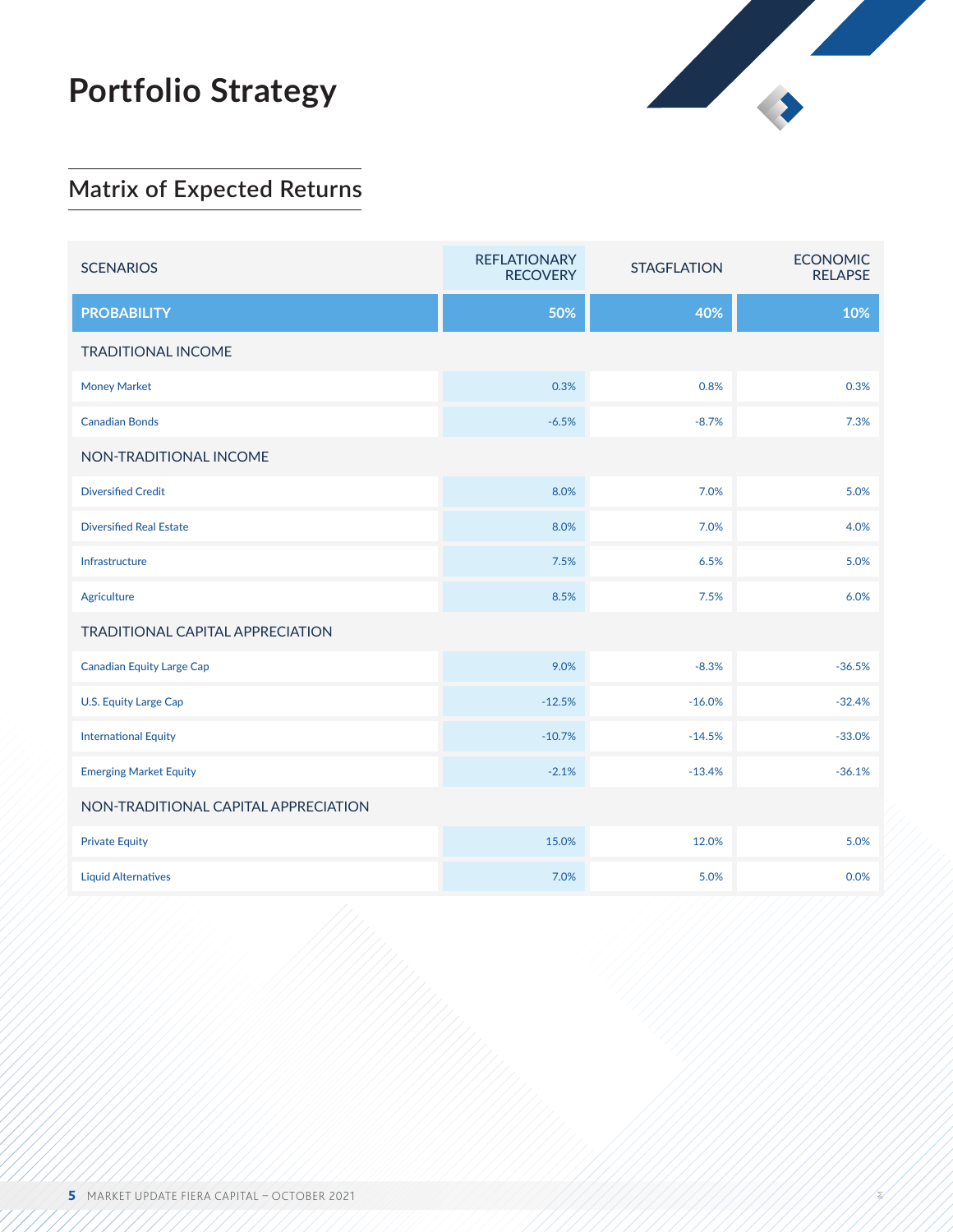

 $\geq$ 

### **Current Strategy<sup>1</sup>**

### TRADITIONAL AND NON-TRADITIONAL PORTFOLIOS

|                                  | <b>MINIMUM</b> | <b>BENCHMARK</b> | <b>MAXIMUM</b> | <b>STRATEGY</b> | $+/-$  |
|----------------------------------|----------------|------------------|----------------|-----------------|--------|
| <b>Money Market</b>              | 0%             | 5%               | 25%            | 10%             | $+5%$  |
| <b>Canadian Bonds</b>            | 5%             | 25%              | 45%            | 5%              | $-20%$ |
| <b>Canadian Equity Large Cap</b> | 10%            | 20%              | 40%            | 35%             | $+15%$ |
| U.S. Equity Large Cap            | 0%             | 10%              | 20%            | 0%              | $-10%$ |
| <b>International Equity</b>      | 0%             | 10%              | 20%            | 5%              | $-5%$  |
| <b>Emerging Market Equity</b>    | 0%             | 5%               | 15%            | 5%              | 0%     |
| <b>Non-Traditional Income</b>    | 5%             | 25%              | 45%            | 40%             | $+15%$ |

### TRADITIONAL PORTFOLIOS

|                                         | <b>MINIMUM</b> | <b>BENCHMARK</b> | <b>MAXIMUM</b> | <b>STRATEGY</b> | $+/-$  |
|-----------------------------------------|----------------|------------------|----------------|-----------------|--------|
| <b>TRADITIONAL INCOME</b>               | 20%            | 40%              | 60%            | 40%             | 0%     |
| <b>Money Market</b>                     | 0%             | 5%               | 25%            | 10%             | $+5%$  |
| <b>Canadian Bonds</b>                   | 5%             | 35%              | 55%            | 30%             | $-5%$  |
| <b>TRADITIONAL CAPITAL APPRECIATION</b> | 40%            | 60%              | 80%            | 60%             | 0%     |
| <b>Canadian Equity Large Cap</b>        | 5%             | 25%              | 50%            | 40%             | $+15%$ |
| <b>U.S. Equity Large Cap</b>            | 0%             | 15%              | 30%            | 5%              | $-10%$ |
| <b>International Equity</b>             | 0%             | 15%              | 30%            | 10%             | $-5%$  |
| <b>Emerging Market Equity</b>           | 0%             | 5%               | 15%            | 5%              | 0%     |

1 Based on a 100 basis point value added objective. The benchmark employed here is based on a model portfolio and for illustrative purposes only. Individual client benchmarks are employed in the management of their respective portfolios.